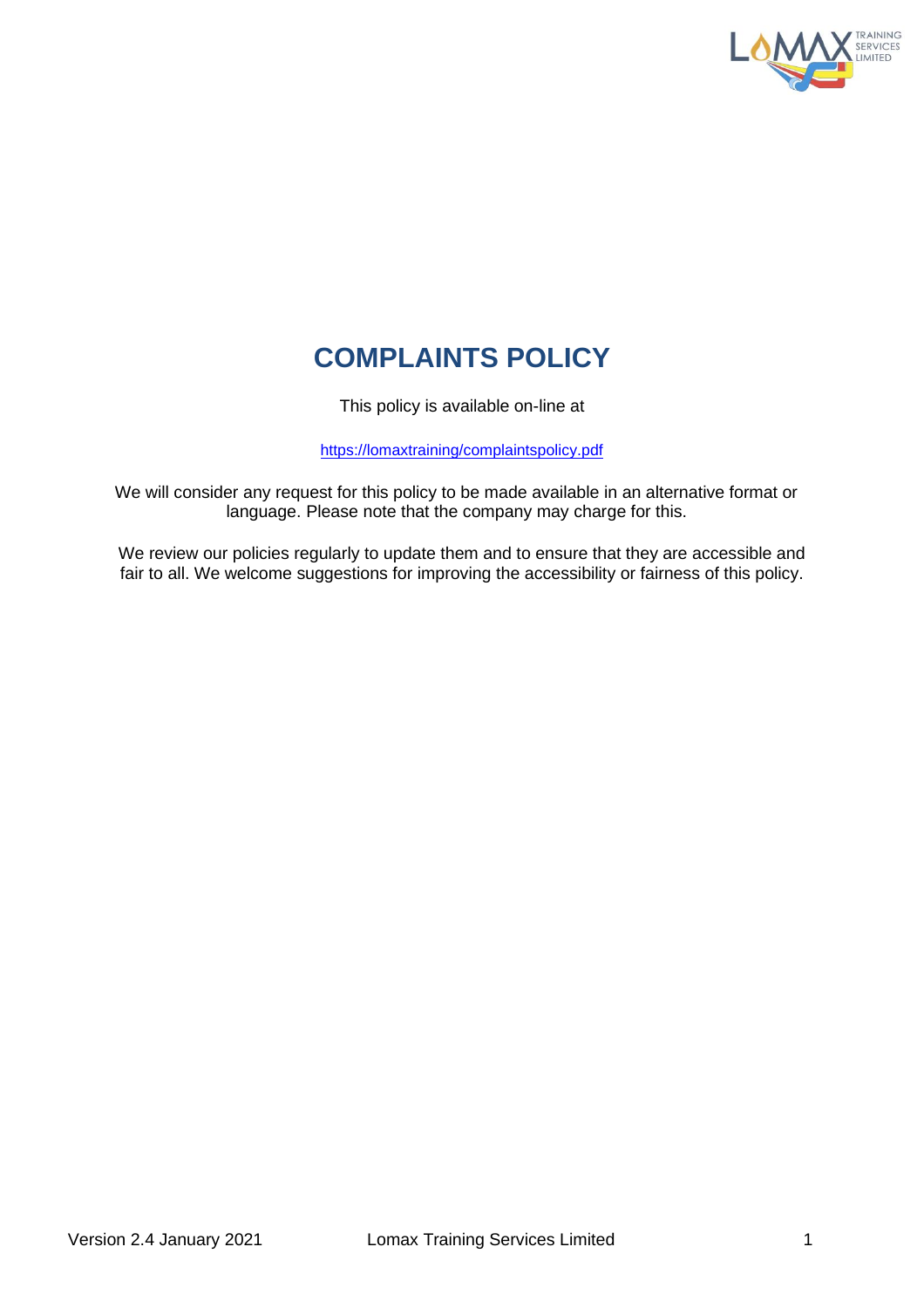

## **Policy Statement**

The company welcomes comments and complaints from all learners, apprentices and from employers. We use this process to improve services for learners, apprentices, employers, and the wider community in which we exist.

Lomax Training Services Ltd (LTSL) is committed to the continuous improvement of the services it provides. We recognise that, occasionally, mistakes will be made, or the service offered will not meet as individual's or employer's requirements or expectations. For these reasons it is company policy that all complaints should be:

- Treated seriously and in an open manner
- Acknowledged immediately, preferably in writing
- Investigated
- Resolved, wherever that is reasonably practicable, within no longer than 5 working days
- Used as feedback to improve the service which the company offers

The company's apprentice and employer handbooks set out the standards and services learners, apprentices and employers can expect us to provide, as well as their responsibilities.

No complainant bringing a complaint under this Procedure will be treated less favourably by any member of staff. If there is evidence to the contrary, the member of staff may be subject to disciplinary proceedings.

## **Scope**

The Policy applies to all members of the company, learners, apprentices, and employers but does not replace company procedures for, staff grievances, academic appeals and learner and apprentice disciplinary action: those procedures should be used where appropriate.

#### **Legislation**

The Human Rights Act 1998 applies to the operation of this policy.

#### **Responsibilities**

**All company staff** have a responsibility for receiving complaints, treating them seriously and dealing with them promptly and courteously in accordance with the procedure set out below.

**The Nominated Person** has a responsibility for resolving a complaint and leading or contributing to an investigation into a complaint when this is considered appropriate.

**The Quality Manager** is responsible for resolving complaints which have not been resolved during the previous two stages.

**The Senior Management Team (including the Managing Director)** is responsible for ensuring that the Complaints Policy and Procedure are operating effectively.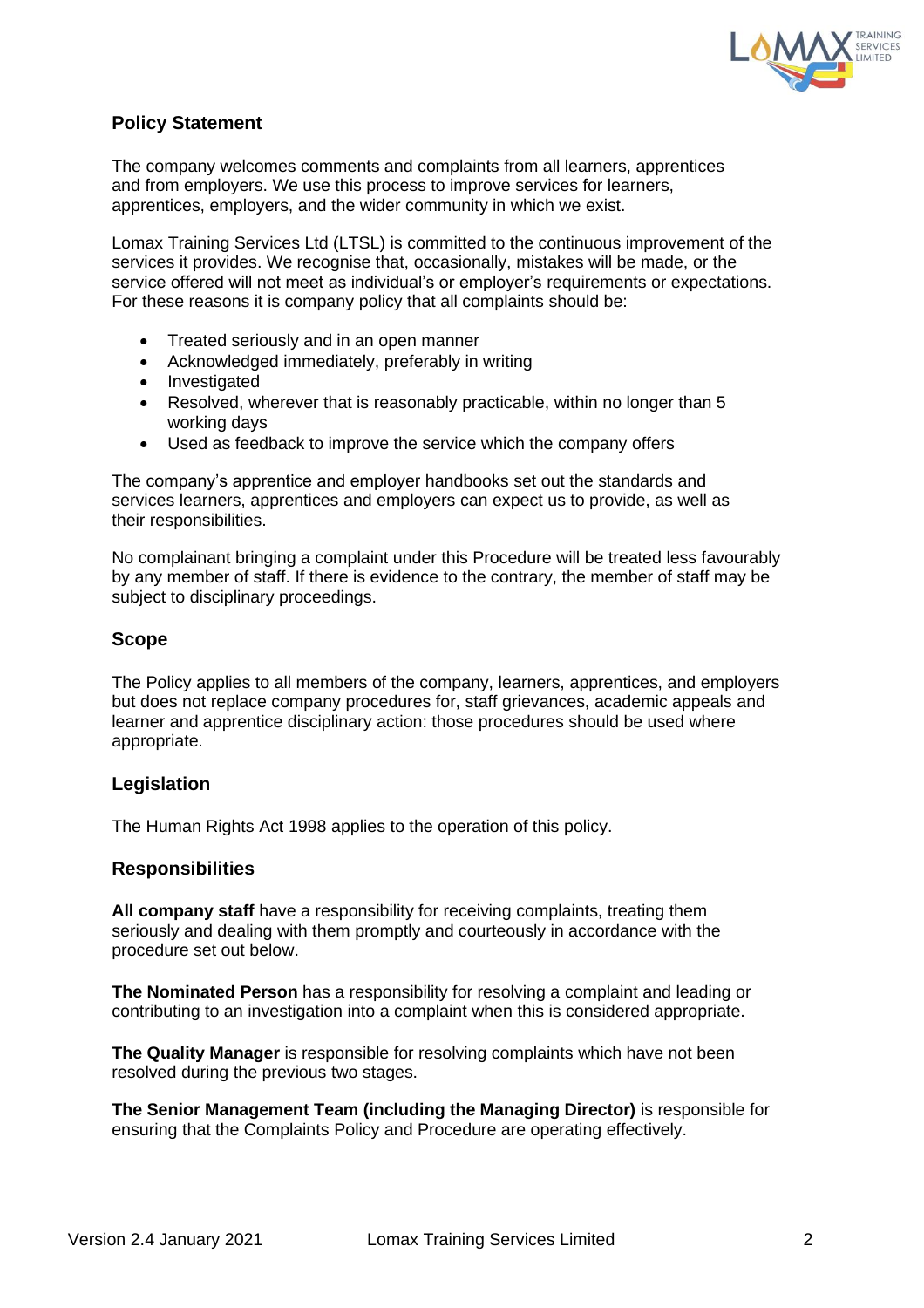

## **Actions to Implement and Develop Policy**

### **Stage One**

The company expects complaints about courses to be made to their tutor/trainer in the first instance. Where this is not possible or does not result in satisfactory resolution, the complaint should be submitted in writing on the **company's official complaints form (LTS 124)**.

The company usually expects complaints to be made by the person concerned. However, it will consider complaints made by a learner's parent or advocate.

Anonymous complaints cannot be investigated.

All comments/complaints will be forwarded to the Quality Manager who will acknowledge receipt on day of receipt and then appoint a nominated person to carry out the investigation.

#### **Stage two**

The nominated person carries out a full investigation and records details of the findings on the **official complaints form (LTS 124)**

The Quality Manager will respond in writing within five working days, explaining what has happened because of the complaint. Where this involves a member of staff, specific detail of action taken will not be made available. This is to ensure that our employees are afforded appropriate dignity at work.

If the complaint requires further investigation that cannot be carried out within the week, the manager shall keep the complainant informed and specify a date when a response can be given.

#### **Stage three**

If the complainant is dissatisfied with the Quality Manager's response, then the complaint will be forwarded to the Lomax Appeals Procedure

The Quality Manager will acknowledge receipt of the appeal and a final reply will be completed within 10 working days to allow time for any formal investigations to take place.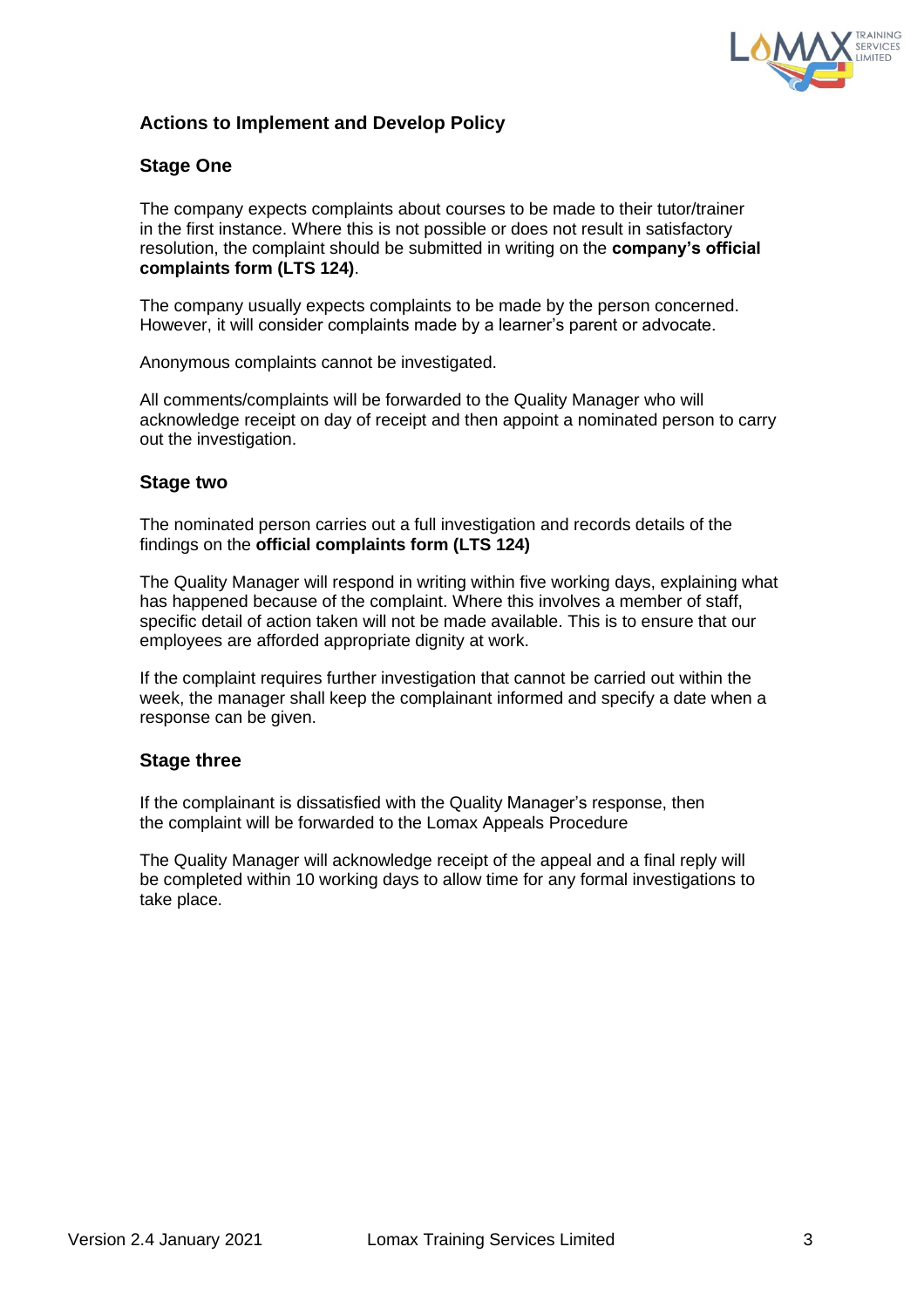

## **Stage four**

If the complainant is still dissatisfied with the response, then the complainant should contact the ESFA Customer Service Team at Educations and Skills Funding Agency, Cheylesmore House, Quinton Road, Coventry, CV1 2WT or email [complaints.esfa@education.gov.uk](mailto:complaints.esfa@education.gov.uk)

### **Monitoring & Evaluation**

Lomax Training Services Ltd will maintain a confidential record of complaints dealt with to feed into the company's quality improvement processes**.** The Finance and Business Manager will maintain a record of all complaints, appeals and outcomes and produce a report for analysis by SMT as required.

#### **Related Policies**

- Learner and Apprentice Disciplinary Procedure
- Staff Disciplinary Procedure
- Internal Assessment Appeals Policy
- Staff Grievance Procedure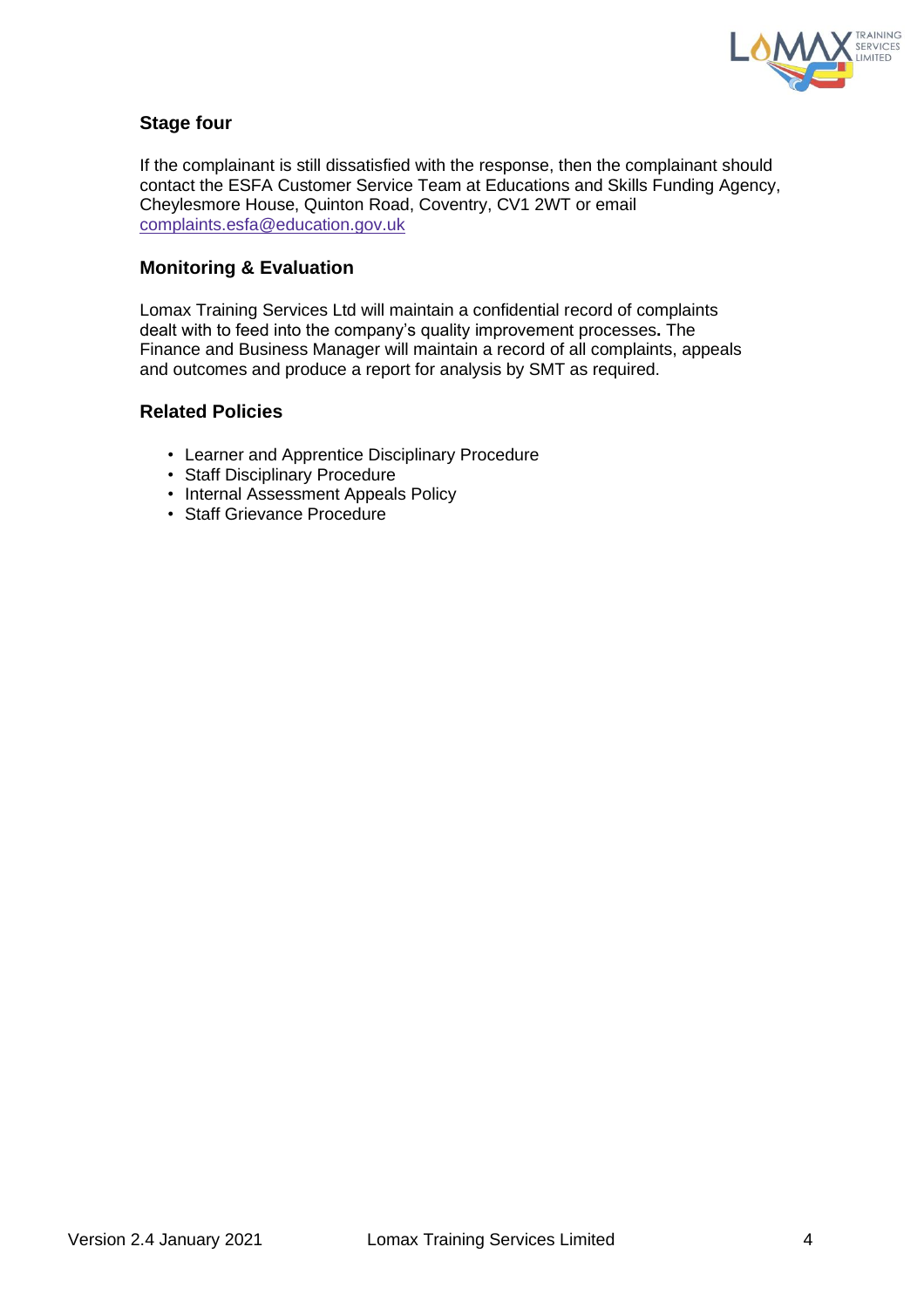## **Operating Procedure**